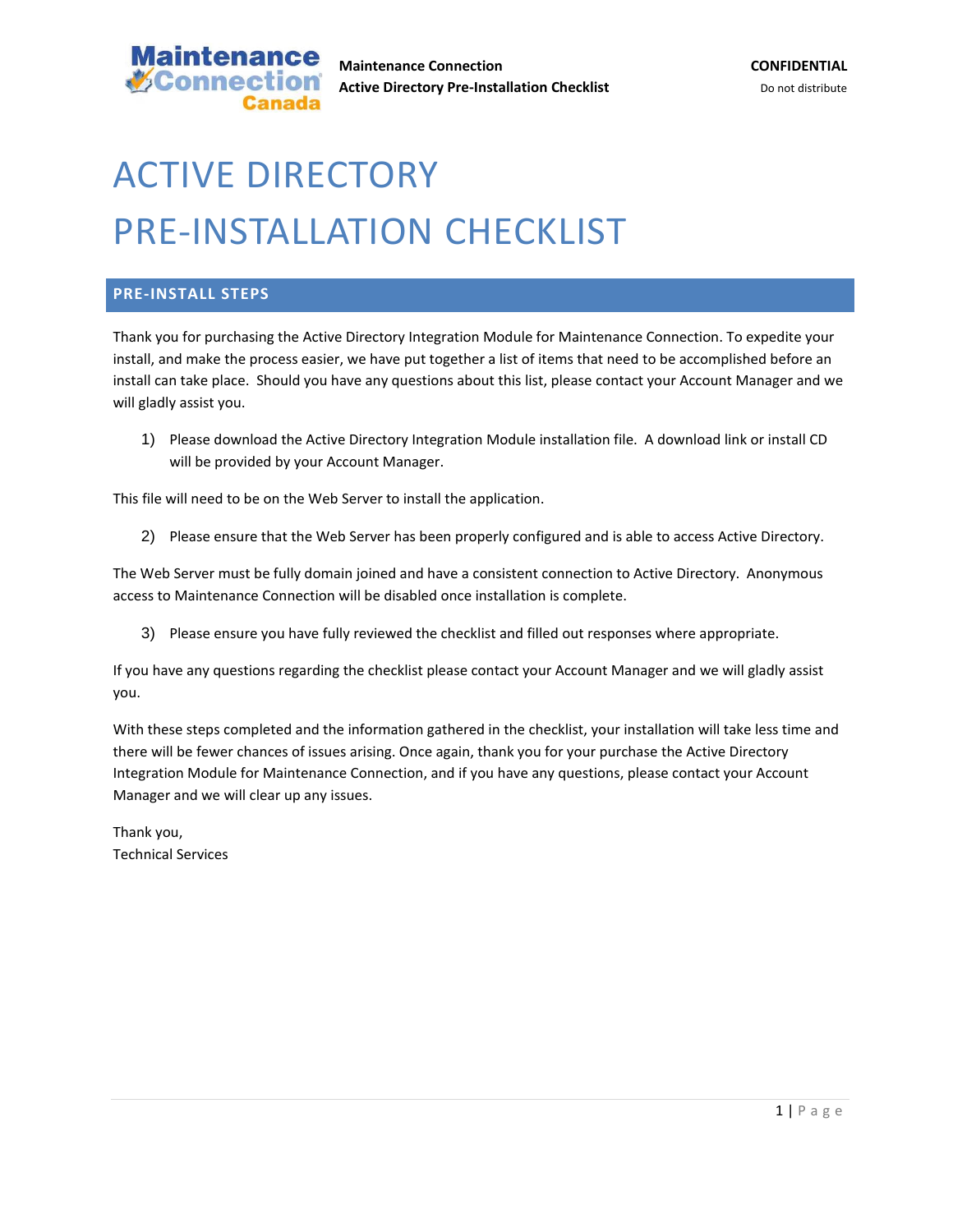

## **CHECKLIST**

| <b>PRE-INSTALL QUESTIONS</b>                                                                 | <b>ANSWERS</b> |
|----------------------------------------------------------------------------------------------|----------------|
| Is the Maintenance Connection Active Directory Install File<br>downloaded to the Web Server? |                |
| LDAP Path?<br>(Can be in the form of LDAP:// or GC://)                                       |                |
| Does Active Directory require authentication to access the<br>users list?                    |                |
| If above is Yes, a user ID & password                                                        |                |
| The SQL Server Path                                                                          |                |
| The connection key for the MC Database<br>(ex. SERVICE)                                      |                |
| The SQL Server user ID & password                                                            |                |

| <b>LDAP CONFIGURATION SETTINGS</b><br>(OPTIONAL)   | <b>ANSWERS</b> |
|----------------------------------------------------|----------------|
| LDAP Field containing Username<br>[sAMAccountName] |                |
| LDAP Field containing First Name<br>[givenName]    |                |
| LDAP Field containing Last Name<br>[sn]            |                |
| LDAP Field containing E-mail Address<br>[mail]     |                |
| LDAP Field containing Work Phone (optional)?       |                |
| LDAP Field containing Repair Center (optional)?    |                |
| LDAP Field containing Craft (optional)?            |                |